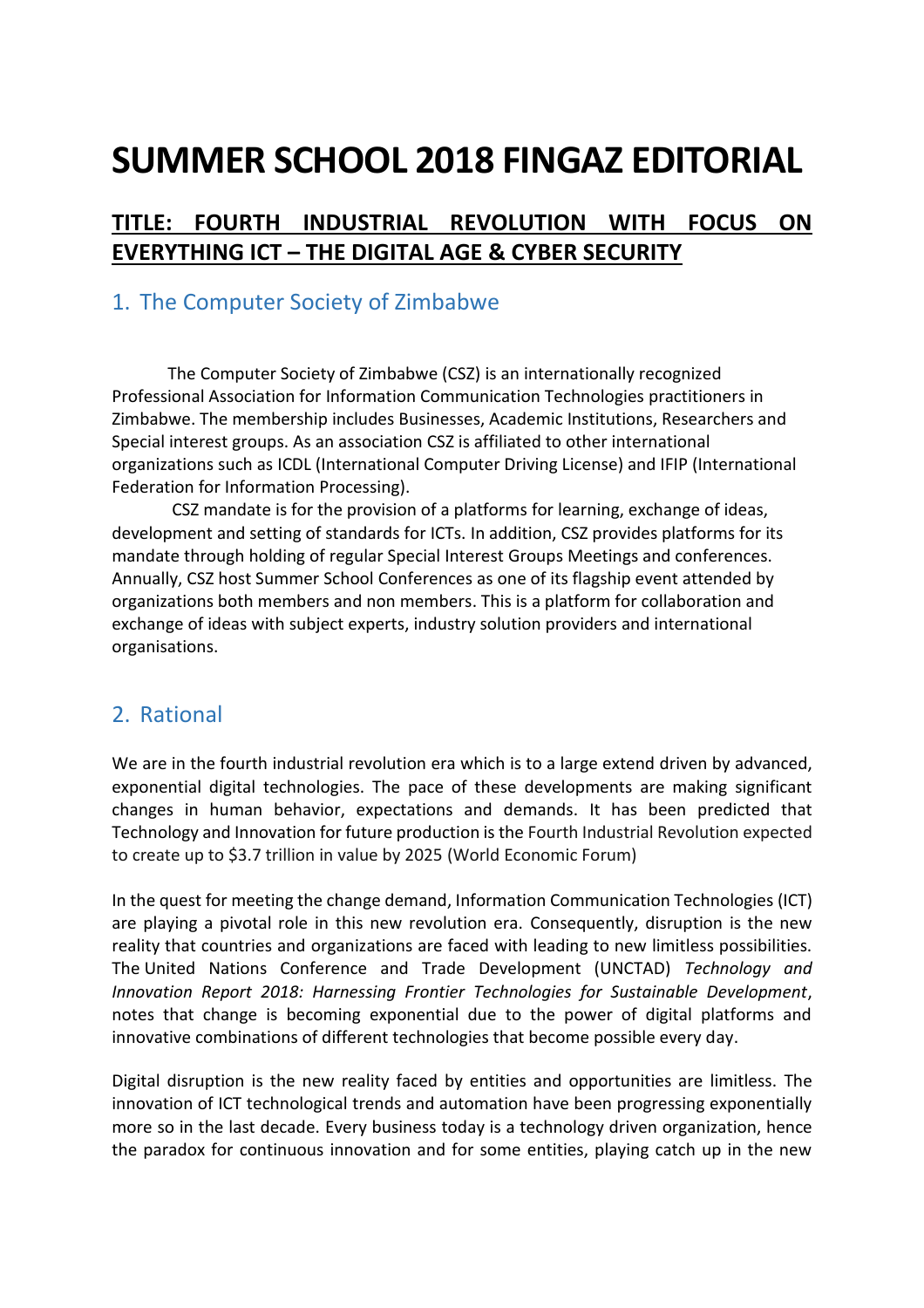technological frontier. The challenge for entities is how do organizations rise above the noise, challenge the convention and remain relevant in this digital age.

Digital Disruption is therefore the new revolution where opportunities remain limitless for organizations in attaining their vision and goals. Notable trends in technology of Artificial Intelligence and Machine Learning, Advanced Robotics, Block Chain, Cloud, Big Data, Analytics and Business Intelligence, Internet of Things and Social Media Technologies, to mention but a few, cannot be ignored by entities as they are pivotal in the way business is run.

In line with UN Sustainable Development Goals and World Economic forum on Technology, it is agreed that to attain the desired broad-based economic and societal impact and to maximize productivity gains, technology adoption is key throughout the production and economic ecosystem. This is attainable through strategic and deliberate multi-stakeholder collaboration and scaling up current efforts at both the national and international level.

Critically, in the face of these technological developments, are the threats that come especially so on the back of the events of yester year such as Ransomware and data loss. It is fundamental that knowledge, strategies and skilling is critical for cybersecurity trends such as Artificial Intelligence-powered attacks, infrastructure hacks, malware, personal data breaches.

According to mandate to provide platforms for collaboration, continuous learning and adoption methodologies, CSZ will be hosting a conference from  $7<sup>th</sup>$  November to 09 November 2018 at Elephant Hills, Victoria Falls, with the theme **EVERYTHING ICT – THE DIGITAL AGE AND CYBER SECURITY**.

It is against this backdrop that CSZ has partnered with technology experts and ICT organisations (local & International) collaboratively for hosting this years Summer School. The conference seeks to provide a platform for knowledge exchange, provoke thinking and promote adoption. The conference will delve on the developments in ICTs and their applicability in the day to day operations and the future. Inclusively not to be ignored is the exponential technologies and trends that are transformational in nature in the dealing with the relevant challenges and opportunities.

The conference will also focus on the recent major innovations on offer that have implications on industry and society in general. The applicability and adoption strategies of the innovations becomes of paramount importance for organizations.

#### 3. PARTICIPATION

The captive audience will range from various industry sectors, ICT communities in Southern Africa and Zimbabwe, Research Groups, Academia and ICT solution providers to Summer School 2018. Invited and encouraged to participate are Board representatives, C-Level and technocrats to interact with various ICT Companies, and experts to actively engage in the various facets of organizational automations and digital solutions.